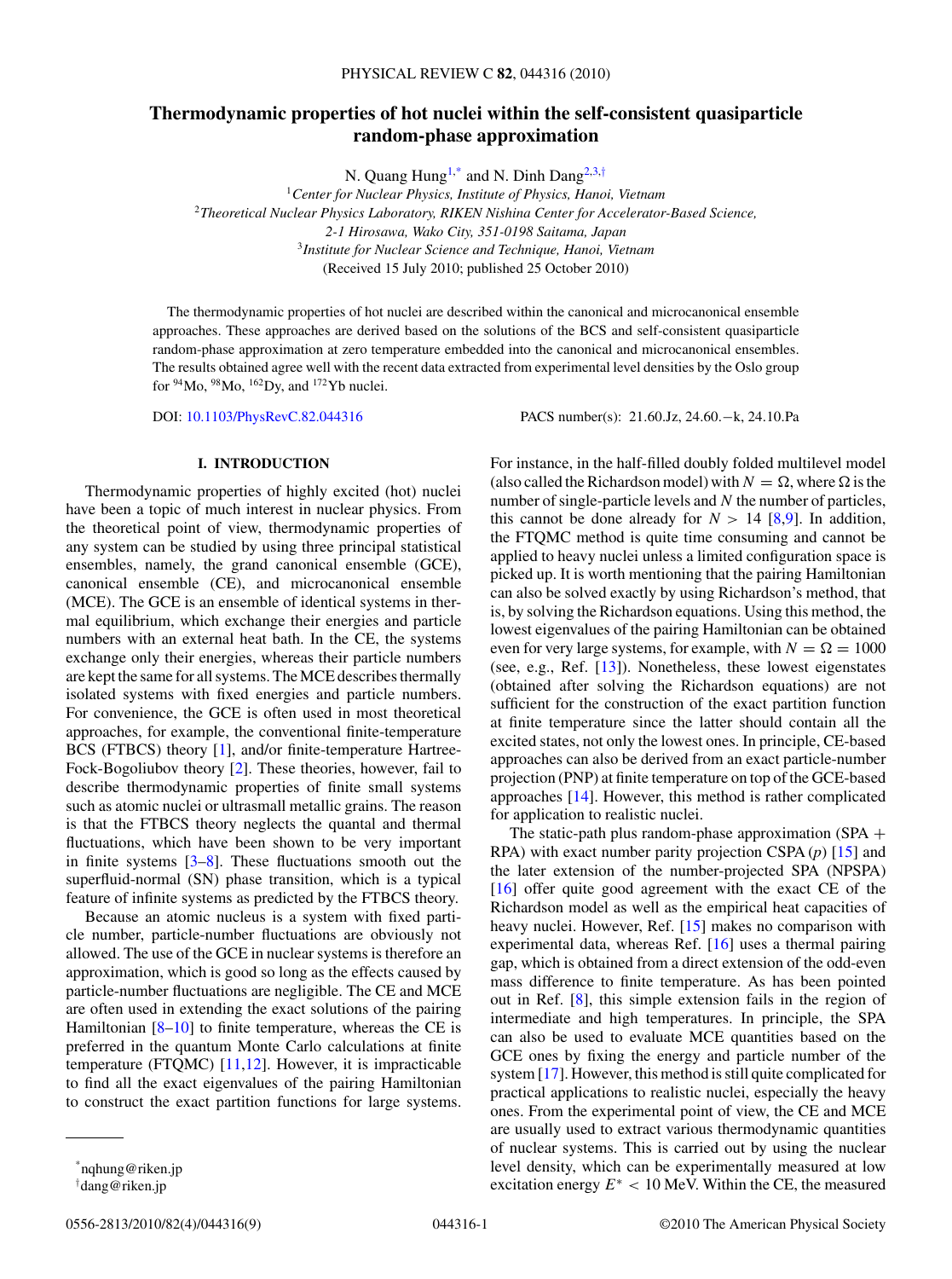<span id="page-1-0"></span>level densities are first extrapolated to high *E*<sup>∗</sup> using the backshifted Fermi-gas (BSFG) model. The CE partition function is then constructed, making use of the Laplace transformation of the level density. Knowing the partition function, one can calculate all the thermodynamic quantities within the CE, such as the free energy, total energy, heat capacity, and entropy. The thermodynamic quantities of the systems obtained within the MCE are calculated via Boltzmann's definition of entropy. Although several experimental data for nuclear thermodynamic quantities extracted in this way by the Oslo group have recently been reported [\[18–21\]](#page-8-0), most of the present theoretical approaches, derived within the GCE, cannot well describe these data, which are extracted within the CE and MCE. Recently, we have proposed a method that allowed us to construct theoretical approaches within the CE and MCE to describe rather well thermodynamic properties of atomic nuclei [\[22\]](#page-8-0). The proposed approaches are derived by solving the BCS and self-consistent quasiparticle RPA (SCQRPA) equations with the Lipkin-Nogami (LN) PNP for each total seniority *S* (number of unpaired particles at zero temperature) [\[23\]](#page-8-0). The results obtained are then embedded into the CE and MCE. Within the CE, the resulting approaches are called the CE-LNBCS and CE-LNSCQRPA, whereas they are called the MCE-LNBCS and MCE-LNSCQRPA within the MCE. The results obtained within these approaches are found in quite good agreement with not only the exact solutions of the Richardson model but also the experimentally extracted data for the  $56$ Fe nucleus. The merit of these approaches resides in their simplicity and feasibility in application even to heavy nuclei, where the exact solution is impracticable and the FTQMC method is time consuming. The goal of the present article is to apply these approaches to describe microscopically the recently extracted thermodynamic quantities for <sup>94</sup>*,*96Mo,  $162$  Dy, and  $172$  Yb nuclei.

The article is organized as follows. The pairing Hamiltonian and the derivations of the GCE-BCS, CE(MCE)-LNBCS, and CE(MCE)-LNSCQRPA equations are presented in Sec. II. The numerical results are analyzed and discussed in Sec. [III,](#page-4-0) and the conclusions are drawn in the last section.

#### **II. FORMALISM**

# **A. Pairing Hamiltonian**

The present article considers the pairing Hamiltonian

$$
H = \sum_{k\sigma=\pm} \epsilon_k a_{k\sigma}^\dagger a_{k\sigma} - G \sum_{k\kappa'} a_{k+1}^\dagger a_{k-1\kappa'-k+1} \tag{1}
$$

where  $a_{k\sigma}^{\dagger}$  and  $a_{k\sigma}$  are particle creation and destruction operators on the *k*th orbitals, respectively. The subscripts *k* here imply the single-particle states in the deformed basis. This Hamiltonian describes a system of *N* particles (protons or neutrons) interacting via a monopole pairing force with constant parameter *G*. The pairing Hamiltonian (1) can be diagonalized exactly by using the SU(2) algebra of angular momentum [\[10\]](#page-8-0). At finite temperature  $T \neq 0$ , the exact diagonalization is done for all total seniority or number of unpaired particles *S* because all excited states should be included in the exact

partition function. Here  $S = 0, 2, ..., N$  for even-*N* systems, and  $S = 1, 3, \ldots, N - 1$  for odd-*N* systems. For a system of *N* particles moving in  $\Omega$  degenerate single-particle levels, the number  $n_{\text{Exact}}$  of exact eigenstates  $\mathcal{E}_{i_S}^{\text{Exact}}$  ( $i_S = 1, ..., n_{\text{Exact}}$ ) obtained within exact diagonalization is given as

$$
n_{\text{Exact}} = \sum_{S} C_{S}^{\Omega} \times C_{N_{\text{pair}}-S/2}^{\Omega-S}, \tag{2}
$$

which combinatorially increases with *N*, where  $C_n^m =$  $m!/[n!(m-n)!]$  and  $N_{\text{pair}} = N/2$  [\[8\]](#page-8-0). Therefore, an exact solution at  $T \neq 0$  is impossible for large-*N* systems, for example,  $N > 14$  for the half-filled case  $(N = \Omega)$ , because of the huge size of the matrix to be diagonalized.

## **B. GCE-BCS approach**

The well-known FTBCS approach to the pairing Hamiltonian (1) is derived based on a variational procedure, which minimizes the grand potential

$$
\Omega = \langle H \rangle - T S - \lambda N \quad \text{so that} \quad \delta \Omega = 0,\tag{3}
$$

where  $S$  is the entropy of the system at temperature  $T$ . The chemical potential *λ* is a Lagrangian multiplier, which can be obtained from the equation that maintains the expectation value of the particle-number operator equal to the particle number *N*. The expectation value  $\langle O \rangle$  denotes the GCE average of the operator  $O[6]$  $O[6]$  (Boltzmann's constant  $k_B$  is set to 1),

$$
\langle \mathcal{O} \rangle \equiv \frac{\text{Tr}[\mathcal{O}e^{-\beta(H-\lambda N)}]}{\text{Tr}e^{-\beta(H-\lambda N)}}, \quad \beta = \frac{1}{T}.
$$
 (4)

The conventional FTBCS equations for the pairing gap  $\Delta$  and particle number *N* are then given as

$$
\Delta = G \sum_{k} u_{k} v_{k} (1 - 2n_{k}), \quad N = 2 \sum_{k} \left[ (1 - 2n_{k}) v_{k}^{2} + n_{k} \right],
$$
\n(5)

where the Bogoliubov coefficients  $u_k, v_k$ , the quasiparticle energy  $E_k$ , and the quasiparticle occupation number  $n_k$  have the usual forms:

$$
u_k^2 = \frac{1}{2} \left( 1 + \frac{\epsilon_k - Gv_k^2 - \lambda}{E_k} \right),
$$
  
\n
$$
v_k^2 = \frac{1}{2} \left( 1 - \frac{\epsilon_j - Gv_k^2 - \lambda}{E_k} \right).
$$
  
\n
$$
E_k = \sqrt{\left(\epsilon_k - Gv_k^2 - \lambda\right)^2 + \Delta^2}, \quad n_k = \frac{1}{1 + e^{\beta E_k}}.
$$
  
\n(6)

The systems of equations  $(5)$  and  $(6)$  are called the GCE-BCS equations. The total energy, heat capacity, and entropy obtained within the GCE-BCS approach are given by

$$
\mathcal{E} = 2\sum_{k} \left[ (1 - 2n_k)v_k^2 + n_k \right] - \frac{\Delta^2}{G} - G \sum_{k} (1 - 2n_k)v_k^4,
$$
  

$$
C = \frac{\partial \mathcal{E}}{\partial T}, \quad \mathcal{S} = -2\sum_{k} \left[ n_k \ln n_k + (1 - n_k) \ln(1 - n_k) \right].
$$
  
(7)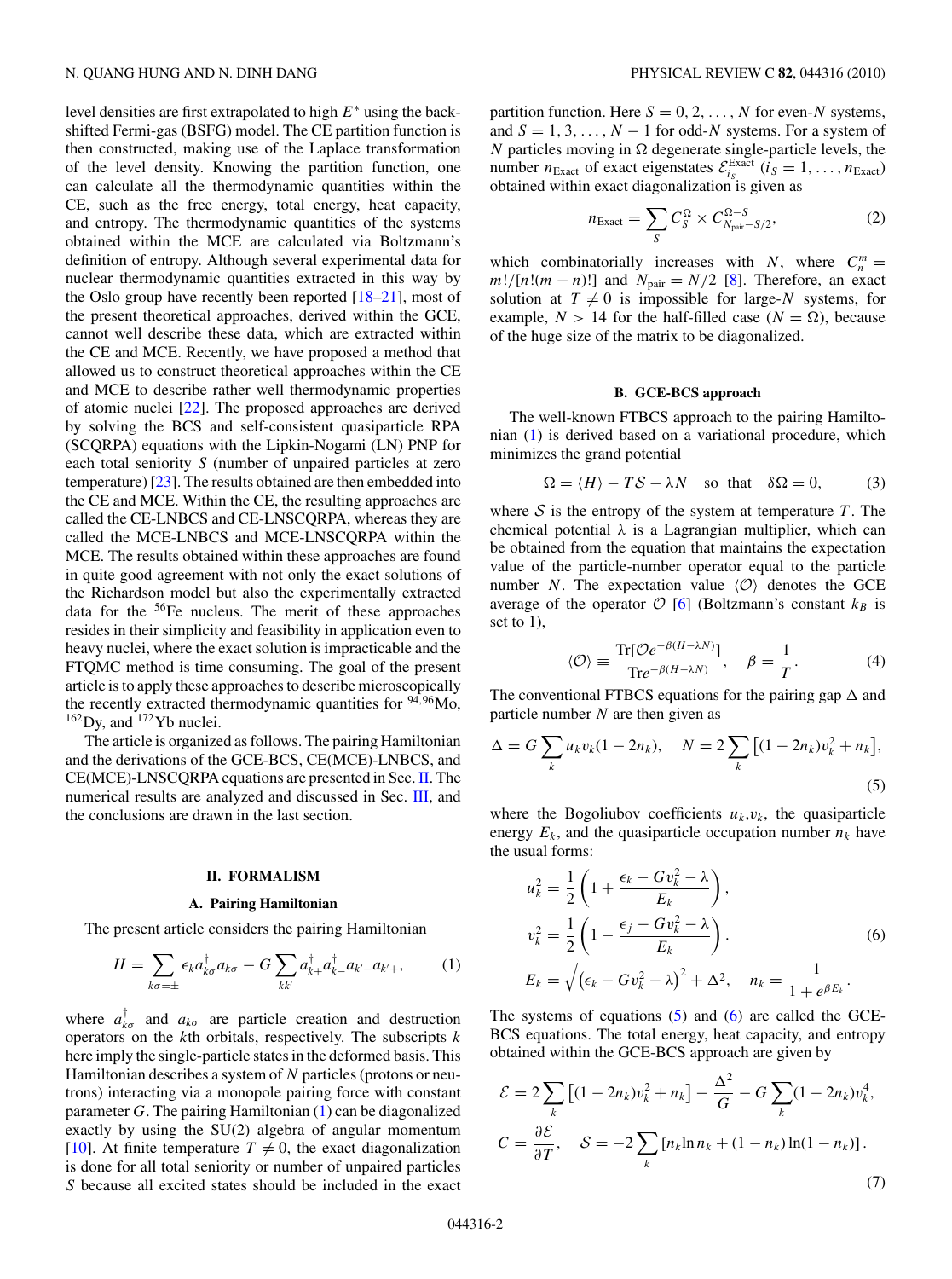#### **C. CE-LNBCS**

<span id="page-2-0"></span>Unlike the GCE-BCS, the CE-LNBCS is derived based on the solutions of the BCS equations combined with the Lipkin-Nogami PNP  $[24]$  at  $T = 0$  for each total seniority S of the system. When the pairs are broken, the unpaired particles denoted with the quantum numbers  $k<sub>S</sub>$  block the single-particle levels *k*. As the result, these blocked single-particle levels do not contribute to the pairing correlation. Therefore, the LNBCS equations at  $T = 0$  can be derived by excluding these  $k<sub>S</sub>$  blocked levels. These equations are given as

$$
\Delta^{\text{LNBCS}}(k_S) = G \sum_{k \neq k_S} u_k v_k, \quad N = 2 \sum_{k \neq k_s} v_k^2 + S, \quad (8)
$$

where

$$
u_{k \neq k_S}^2 = \frac{1}{2} \left( 1 + \frac{\epsilon_k - G v_k^2 - \lambda(k_S)}{E_k} \right),
$$
  

$$
v_{k \neq k_S}^2 = \frac{1}{2} \left( 1 - \frac{\epsilon_k - G v_k^2 - \lambda(k_S)}{E_k} \right),
$$
 (9)

$$
E_{k \neq k_S} = \sqrt{\left[\epsilon_k - Gv_k^2 - \lambda(k_S)\right]^2 + [\Delta^{LNBCS}(k_S)]^2},\qquad(10)
$$
  

$$
\lambda(k_S) = \lambda_1(k_S) + 2\lambda_2(k_S)(N + 1),
$$

$$
\lambda_2(k_S) = \frac{G}{4} \frac{\sum_{k \neq k_S} u_k^3 v_k \sum_{k' \neq k'_S} u_{k'} v_{k'}^3 - \sum_{k \neq k_S} u_k^4 v_k^4}{\left(\sum_{k \neq k_S} u_k^2 v_k^2\right)^2 - \sum_{k \neq k_S} u_k^4 v_k^4}.
$$
 (11)

As for the blocked single-particle levels,  $k = k<sub>S</sub>$ , their occupation numbers are always equal to 1*/*2. Solving the systems of Eqs. (8)–(11), one obtains the pairing gap  $\Delta^{LNBCS}(k_S)$ , quasiparticle energies  $E_k$ , and Bogoliubov coefficients  $u_k$  and  $v_k$ , which correspond to each position of unpaired particles on the blocked levels  $k<sub>S</sub>$  at each value of the total seniority *S*. There are  $n_{LNECS} = \sum_{S} C_S^{\Omega}$  configurations of  $k_S$  levels distributed among  $\Omega$  single-particle levels at each value of *S*, which is also the number of eigenstates obtained within the LNBCS theory. The LNBCS energy (eigenvalue)  $\mathcal{E}_{i_S}^{\text{LNBCS}}$  for each configuration is then given by

$$
\mathcal{E}_{i_S}^{\text{LNBCS}} = 2 \sum_{k \neq k_S} \epsilon_k v_k^2 + \sum_{k_S} \epsilon_{k_S} - \frac{[\Delta^{\text{LNBCS}}(k_S)]^2}{G}
$$

$$
- G \sum_{k \neq k_S} v_k^4 - 4\lambda_2(k_S) \sum_{k \neq k_S} u_k^2 v_k^2. \tag{12}
$$

The partition function of the so-called CE-LNBCS approach is constructed by using the LNBCS eigenvalues  $\mathcal{E}_{i_S}^{\text{LNEGS}}$  as [\[22\]](#page-8-0)

$$
Z_{\text{LNBCS}}(\beta) = \sum_{S} d_{S} \sum_{i_{S}=1}^{n_{\text{LNBCS}}} e^{-\beta \mathcal{E}_{i_{S}}^{\text{LNBCS}}}, \tag{13}
$$

where  $d_S = 2^S$  is the degeneracy. Knowing the partition function  $(13)$ , we can calculate all thermodynamic quantities of the system such as the free energy  $F$ , entropy  $S$ , total energy  $\mathcal{E}$ , and heat capacity  $C$  as follows:

$$
F = -T \ln Z(T), \quad S = -\frac{\partial F}{\partial T}, \quad \mathcal{E} = F + T\mathcal{S}, \quad C = \frac{\partial \mathcal{E}}{\partial T}.
$$
\n(14)

The pairing gap is obtained by averaging the senioritydependent gaps  $\Delta_{i_S}^{\text{LNBCS}} = \Delta^{\text{LNBCS}}(k_S)$  at  $T = 0$  in the CE by means of the CE-LNBCS partition function (13), namely,

$$
\Delta_{\text{CE-LNBCS}} = \frac{1}{Z_{\text{LNBCS}}} \sum_{S} d_{S} \sum_{i_{S}}^{n_{\text{LNBCS}}} \Delta_{i_{S}}^{\text{LNBCS}} e^{-\beta \mathcal{E}_{i_{S}}^{\text{LMBCS}}}.
$$
 (15)

# **D. CE-LNSCQRPA**

As mentioned previously in Sec. IIA, a complete CE partition function should include all eigenstates. The LNBCS theory (at  $T = 0$ ) produces only the lowest eigenstates. For instance, for even (odd) *N* there is only one state at  $S = 0(1)$ , which is the ground state. For  $S > 0(1)$  there are also excited states in even (odd) systems, whose total number  $n_{LNBCS}$  is much smaller than  $n_{Exact}$ . Consequently, the results obtained within the CE-LNBCS method can be compared with the exact ones only at low *T* , because at high *T* , higher eigenstates (excited states), which the LNBCS theory cannot reproduce, should be included in the CE partition function. This can be done by going beyond the quasiparticle mean field and introducing the LNSCQRPA, which incorporates not only the ground states but also the pairing vibrational excited states predicted by the QRPA [\[23\]](#page-8-0). The derivation of the LNSCQRPA equations has been presented in detail in Refs. [\[7,23,25\]](#page-8-0), so we do not repeat it here. The LNSCQRPA formalism at  $T = 0$ for each total seniority *S* proceeds in the same way as that of the LNBCS described in the previous section, namely, the LNSCQRPA equations are derived only for the unblocked levels  $k \neq k_s$ , whereas the levels blocked by the unpaired particles  $k = k<sub>S</sub>$  do not contribute to the pairing Hamiltonian. The SCQRPA equation at  $T = 0$  has been derived in Ref. [\[23\]](#page-8-0), and the final form reads

$$
\begin{pmatrix} A & B \\ B & A \end{pmatrix} \begin{pmatrix} X_k^{\nu} \\ Y_k^{\nu} \end{pmatrix} = \omega_{\nu} \begin{pmatrix} X_k^{\nu} \\ -Y_k^{\nu} \end{pmatrix}.
$$
 (16)

The SCQRPA submatrices are given by

$$
A_{kk'} = 2\left[b_k + 2q_{kk'} + 2\sum_{k''} q_{kk''}(1 - \mathcal{D}_{k''})\right.-\frac{1}{\mathcal{D}_k}\left(\sum_{k''} d_{kk''}\langle\bar{0}|\mathcal{A}_{k''}^{\dagger}\mathcal{A}_k|\bar{0}\rangle\right.-\frac{2}{k''}\sum_{k''} h_{kk''}\langle\bar{0}|\mathcal{A}_{k''}\mathcal{A}_k|\bar{0}\rangle\right)\right]\delta_{kk'}
$$

$$
+ d_{kk'}\sqrt{\mathcal{D}_k\mathcal{D}_{k'}} + 8q_{kk'}\frac{\langle\bar{0}|\mathcal{A}_k^{\dagger}\mathcal{A}_{k'}|\bar{0}\rangle}{\sqrt{\mathcal{D}_k\mathcal{D}_{k'}}},\qquad(17)
$$

$$
B_{kk'} = -2 \left[ h_{kk'} + \frac{1}{\mathcal{D}_k} \left( \sum_{k''} d_{kk''} \langle \bar{0} | \mathcal{A}_{k''} \mathcal{A}_k | \bar{0} \rangle \right) + 2 \sum_{k''} h_{kk''} \langle \bar{0} | \mathcal{A}_{k''}^\dagger \mathcal{A}_k | \bar{0} \rangle \right] \delta_{kk'}
$$

$$
+ 2 h_{kk'} \sqrt{\mathcal{D}_k \mathcal{D}_{k'}} + 8 q_{kk'} \frac{\langle \bar{0} | \mathcal{A}_k \mathcal{A}_{k'} | \bar{0} \rangle}{\sqrt{\mathcal{D}_k \mathcal{D}_{k'}}}, \qquad (18)
$$

where  $b_k$ ,  $d_{kk'}$ ,  $h_{kk'}$ , and  $q_{kk'}$  (all  $k \neq k_S$ ) are functions of  $u_k$ , *v<sub>k</sub>*,  $\epsilon_k$ , λ, and *G* as given in Eqs. (13), (15), (17), and (18) of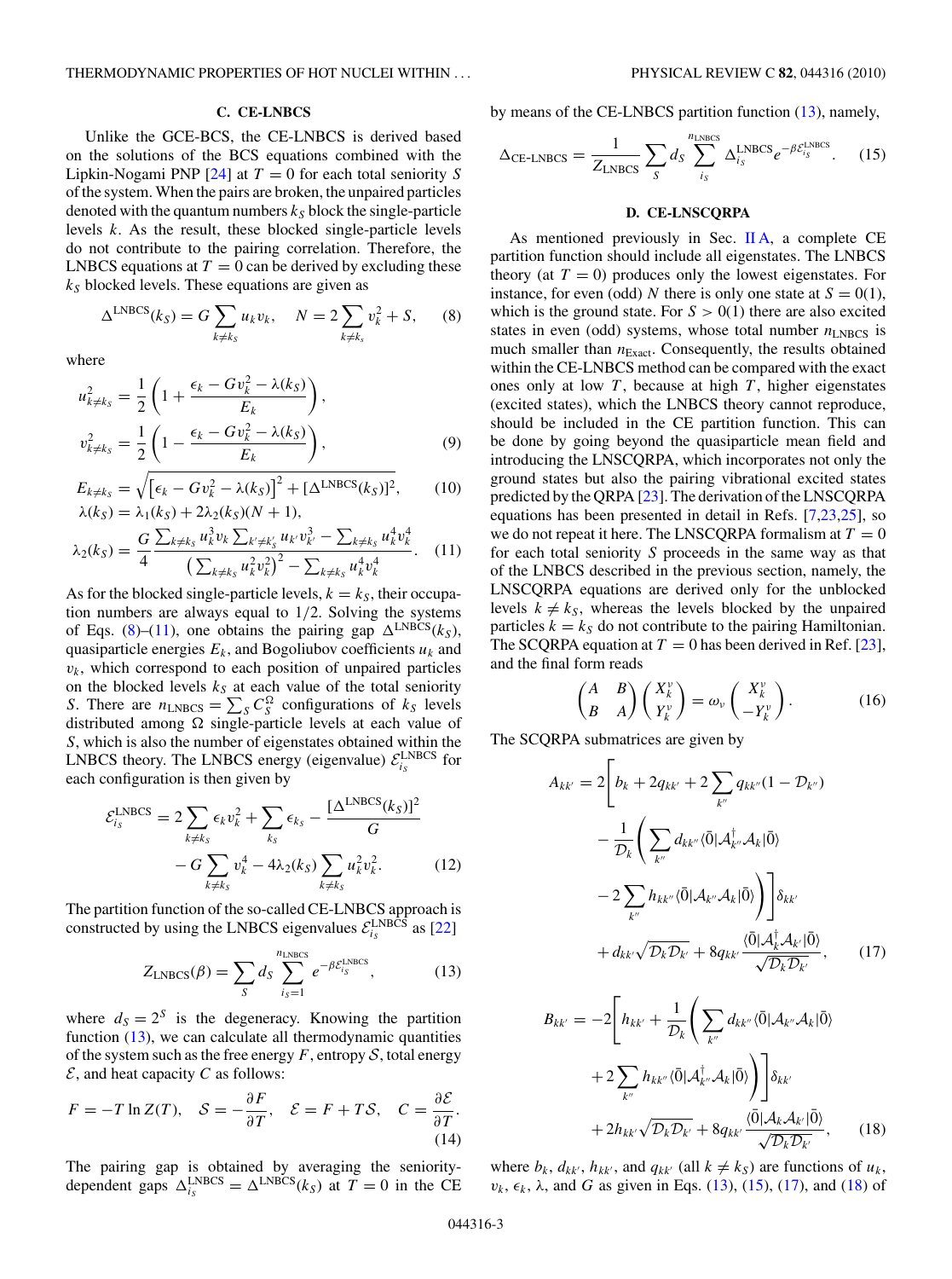<span id="page-3-0"></span>TABLE I. Number of eigenstates and computation time for the exact diagonalization of the pairing Hamiltonian as well as the numerical calculations within the CE-LNBCS and CE-LNSCQRPA for the doubly folded equidistant multilevel pairing model at several values of  $N = \Omega$ . The computation time is estimated based on a shared large-memory computer Altix 450 with 512 gigabytes of memory in the RIKEN Integrated Cluster of Clusters (RICC) system.

| $\boldsymbol{N}$ | Number of eigenstates |              |                 | Computation time |                  |                  |
|------------------|-----------------------|--------------|-----------------|------------------|------------------|------------------|
|                  | Exact                 | <b>LNBCS</b> | <b>LNSCORPA</b> | Exact            | <b>LNBCS</b>     | LNSCORPA         |
| 10               | 8953                  | 512          | 2560            | 1 <sub>h</sub>   | Ιs               | 10 <sub>s</sub>  |
| 12               | 73789                 | 2048         | 12288           | 10 <sub>h</sub>  | 10 <sub>s</sub>  | l min            |
| 14               | 616227                | 8192         | 57344           | 24h              | 1 min            | $10 \text{ min}$ |
| 16               | 5 196 6 27            | 32768        | 262 144         |                  | $10 \text{ min}$ | 1 h              |
| 18               | 44 152 809            | 131 072      | 1 179 648       |                  | 1 h              | 3 <sub>h</sub>   |
| 20               | 377 379 369           | 524 288      | 5 242 880       |                  | 3 <sub>h</sub>   | 10 <sub>h</sub>  |

Ref. [\[23\]](#page-8-0). The screening factors  $\langle \bar{0} | A_k^{\dagger} A_{k'} | \bar{0} \rangle$  and  $\langle \bar{0} | A_k A_{k'} | \bar{0} \rangle$ , with  $A^{\dagger} \equiv \alpha_k^{\dagger} \alpha_{-k}^{\dagger}$  the creation operator of a two-quasiparticle pair, are given in terms of the SCQRPA amplitudes  $\mathcal{X}_k^{\nu}$  and  $\mathcal{Y}_k^{\nu}$ as

$$
\langle \bar{0} | A_{k}^{\dagger} A_{k'} | \bar{0} \rangle = \sqrt{\langle \mathcal{D}_{k} \rangle \langle \mathcal{D}_{k'} \rangle} \sum_{\nu} \mathcal{Y}_{k}^{\nu} \mathcal{Y}_{k'}^{\nu},
$$
  

$$
\langle \bar{0} | A_{k} A_{k'} | \bar{0} \rangle = \sqrt{\langle \mathcal{D}_{k} \rangle \langle \mathcal{D}_{k'} \rangle} \sum_{\nu} \mathcal{X}_{k}^{\nu} \mathcal{Y}_{k'}^{\nu},
$$
(19)

where  $\langle \overline{0} | \cdots | \overline{0} \rangle$  denotes the expectation value in the SCQRPA ground state. The ground-state correlation factor  $\mathcal{D}_k$  is expressed in term of the backward-going amplitudes  $\mathcal{Y}_k^{\nu}$ as  $\mathcal{D}_k = [1 + 2 \sum_{\nu} (\mathcal{Y}_k^{\nu})^2]^{-1}$  with the sum running over all the SCQRPA solutions *ν*.

After solving the LNSCQRPA equations  $(8)$  and  $(16)$ – $(18)$ for each total seniority *S*, we obtain a set of eigenstates, consisting of the  $C_S^{\Omega}$  lowest eigenstates (the ground state at  $S = 0$  or 1) as well as higher eigenstates (excited states) on top of these lowest ones, which come from the solutions of the LNSCQRPA equations with the eigenvalues  $\omega_v^{(S)}$  ( $\nu =$  $1, \ldots, \Omega - S$ ).<sup>1</sup> As a result, the total number of eigenstates obtained within the LNSCQRPA is given by

$$
n_{\text{LNSCQRPA}} = \sum_{S} C_{S}^{\Omega} \times (\Omega - S). \tag{20}
$$

Consequently, the so-called CE-LNSCQRPA partition function is calculated as

$$
Z_{\text{LNSCQRPA}}(\beta) = \sum_{S} d_{S} \sum_{i_{S}=1}^{n_{\text{LNSCQRPA}}} e^{-\beta \mathcal{E}_{i_{S}}^{\text{LNSCQRPA}}}, \quad (21)
$$

which is formally identical to the CE-LNBCS partition func-tion [\(13\)](#page-2-0), but the LNBCS eigenvalues  $\mathcal{E}_{i_S}^{\text{LNEGS}}$  are now replaced by  $\mathcal{E}_{is}^{\text{LNSCQRPA}}$ . From this partition function, the thermodynamic quantities obtained within the CE-LNSCQRPA theory are calculated in the same way as those in Eq. [\(14\)](#page-2-0). Although the number  $n_{LNSCORPA}$  of the LNSCQRPA eigenstates is larger

than  $n_{LNBCS}$ , it is still much smaller than  $n_{Exact}$ . This most important feature of the present method tremendously reduces the computing time in numerical calculations for heavy nuclei. As an example, we show in Table I the number of eigenstates and the total executing time (the elapsed real time) for the exact diagonalization of the pairing Hamiltonian in CE-LNBCS and CE-LNSCQRPA calculations within the Richardson model at several values *N* of particle number, which is taken to be equal to the number  $\Omega$  of single-particle levels (the half-filled case). This table shows that the execution time within the LNSCQRPA (LNBCS) is shorter than that consumed by exact diagonalization by about two (four) orders.

#### **E. MCE-LNBCS and MCE-LNSCQRPA**

The MCE entropy is calculated by using the Boltzmann definition

$$
S(\mathcal{E}) = \ln \mathcal{W}(\mathcal{E}), \quad \mathcal{W}(\mathcal{E}) = \rho(\mathcal{E})\delta \mathcal{E}, \tag{22}
$$

where  $\rho(\mathcal{E})$  is the density of states. In the LNBCS (LNSC-QRPA),  $W(E)$  is the number of LNBCS (LNSCQRPA) eigenstates within the energy interval  $(\mathcal{E}, \mathcal{E} + \delta \mathcal{E})$  [\[8\]](#page-8-0). Knowing the MCE entropy, one can calculate the MCE temperature as the first derivative of the MCE entropy with respect to the excitation energy  $\mathcal{E}$ , namely,

$$
T = \left[\frac{\partial S(\mathcal{E})}{\partial \mathcal{E}}\right]^{-1}.\tag{23}
$$

The corresponding approaches, which embed the LNBCS and LNSCQRPA eigenvalues into the MCE, are called the MCE-LNBCS and MCE-LNSCQRPA, respectively.

### **F. Level density**

The inverse relation of Eq.  $(22)$  reads

$$
\rho(\mathcal{E}) = e^{\mathcal{S}(\mathcal{E})} / \delta \mathcal{E},\tag{24}
$$

which can be used to calculate the density of states  $\rho(\mathcal{E})$  from the fitted MCE entropy.

Within the CE, the density of states  $\rho(\mathcal{E})$  is calculated by using the method of steepest descent to find the minimum of the Laplace transform of the partition function [\[26\]](#page-8-0). As

<sup>&</sup>lt;sup>1</sup>The SCQRPA has altogether  $\Omega - S + 1$  solutions with positive energies. However, the lowest one corresponds to the spurious mode, whose energy is zero within the QRPA. Therefore it is excluded in the numerical calculations.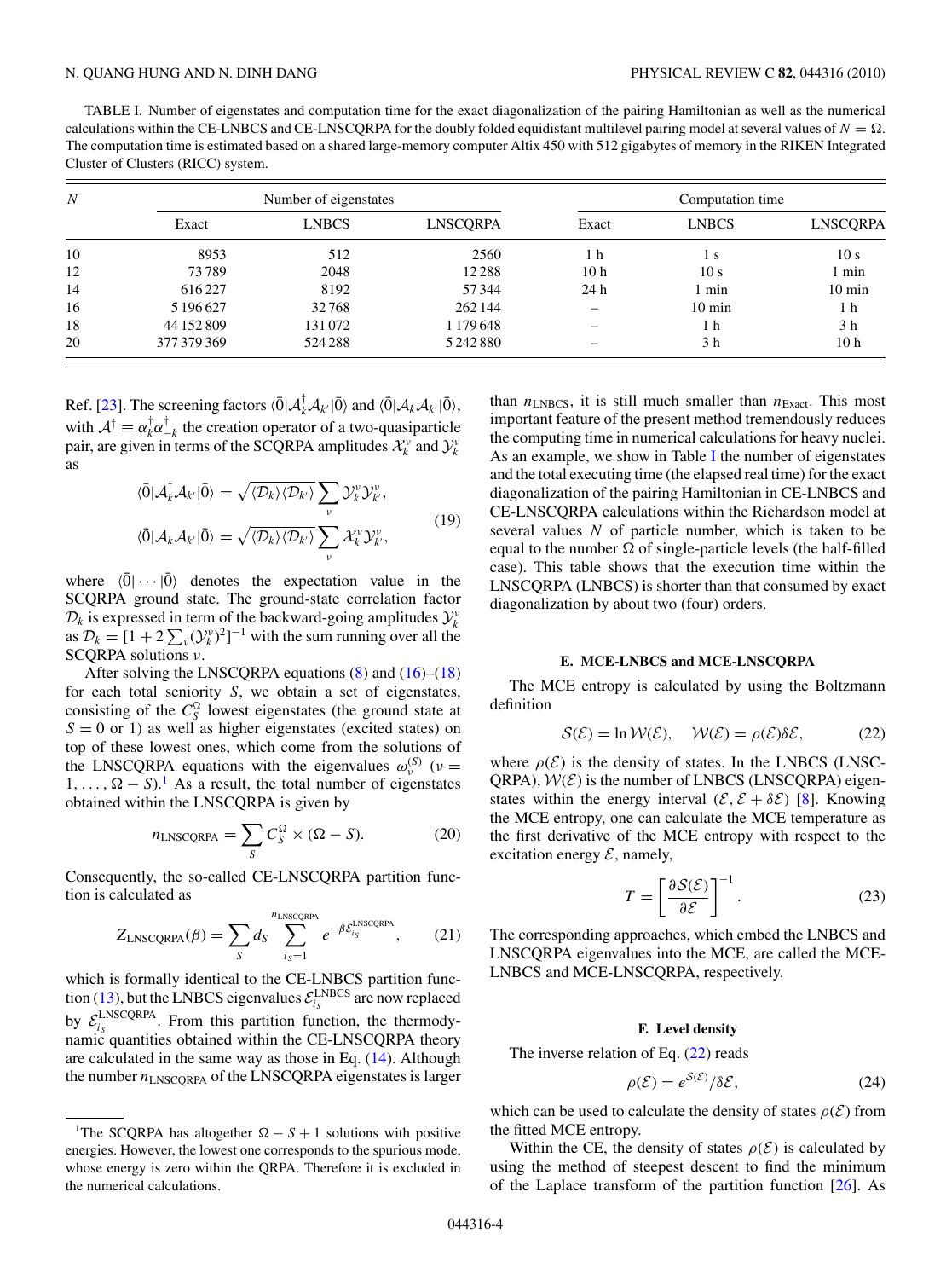<span id="page-4-0"></span>a result, the density of states  $\rho(\mathcal{E})$  at temperature  $T = \beta_0^{-1}$ , which corresponds to this minimum, is approximated as

$$
\rho(\mathcal{E}) \approx Z(\beta_0) e^{\beta_0 \mathcal{E}} \left[ 2\pi \frac{\partial^2 \ln Z(\beta_0)}{\partial \beta_0^2} \right]^{-1/2}
$$

$$
\equiv e^{\mathcal{S}(\mathcal{E})} \left( -2\pi \frac{\partial \mathcal{E}}{\partial \beta_0} \right)^{-1/2}, \qquad (25)
$$

where  $Z(\beta_0)$ ,  $S(\mathcal{E})$ , and  $\mathcal E$  are the CE partition function, entropy, and total excitation energy of the systems, respectively. The density of states  $\rho(\mathcal{E})$  is obtained within the CE-LNBCS and CE-LNSCQRPA by replacing the partition function  $Z$  in Eq.  $(25)$  with that obtained within the CE-LNBCS in Eq. [\(13\)](#page-2-0) and CE-LNSCQRPA in Eq. [\(21\)](#page-3-0).

At finite angular momentum  $J$ , in principle, the approach of LNSCQRPA plus angular momentum, which has been proposed by us in Ref. [\[27\]](#page-8-0), should be used to calculate the angular-momentum-dependent level density  $\rho(\mathcal{E}, M)$  with *M* being the *z* projection of the total angular momentum. In this case the former doubly degenerate quasiparticle levels are resolved under the constraint  $\widetilde{M} = \sum_{k} m_k (n_k^+ - n_k^-)$  with the quasiparticle occupation numbers  $n_k^{\pm}$ , which are described by the Fermi-Dirac distribution  $n_k^{\pm,FD} = {\exp[\beta(E_k \mp \gamma m_k)]} +$  $1$ <sup>-1</sup> within the noninteracting quasiparticle approximation, where  $m_k$  is the spin projection of the  $k$ th single-particle state  $|k, \pm m_k\rangle$ ,  $E_k$  is the quasiparticle energy, and  $\gamma$  is the rotation frequency. Knowing  $\rho(\mathcal{E}, M)$ , one can find  $\rho(\mathcal{E}, J)$  =  $\rho(\mathcal{E}, M = J) - \rho(\mathcal{E}, M = J + 1)$  in the general case where the total angular momentum  $J$  is not aligned with the *z* axis [\[28\]](#page-8-0). The total level density  $\rho_{\text{tot}}(\mathcal{E})$  and experimentally observed level density  $\rho_{obs}(\mathcal{E})$ , are then defined as [\[29\]](#page-8-0)

$$
\rho_{\text{tot}}(\mathcal{E}) = \sum_{J} (2J + 1)\rho(\mathcal{E}, J), \quad \rho_{\text{obs}}(\mathcal{E}) = \sum_{J} \rho(\mathcal{E}, J).
$$
\n(26)

The empirical entropy  $S_{obs}(\mathcal{E})$  is extracted from the observed level density  $\rho_{obs}(\mathcal{E})$  in the same way as in Eq. [\(22\)](#page-3-0), replacing  $\rho(\mathcal{E})$  with  $\rho_{obs}(\mathcal{E})$ , namely,

$$
S_{\rm obs}(\mathcal{E}) = \ln[\rho_{\rm obs}(\mathcal{E})\delta \mathcal{E}]. \tag{27}
$$

Because the present article considers nonrotating nuclei at low angular momentum, we assume that  $\rho(\mathcal{E}, J) \simeq \rho(\mathcal{E}, 0) \equiv$  $\rho(\mathcal{E})$ . Therefore, by fitting the MCE entropy  $\mathcal{S}(\mathcal{E})$  in Eq. [\(22\)](#page-3-0) to the experimentally observed entropy  $S_{obs}(\mathcal{E})$  in Eq. (27), that is,  $S(\mathcal{E}) \simeq S_{obs}(\mathcal{E})$ , and inverting the result obtained by using Eq. [\(24\)](#page-3-0), what we get is actually a level density comparable to the experimentally observed one,  $\rho_{obs}(\mathcal{E}) = \exp[\mathcal{S}(\mathcal{E})]/\delta\mathcal{E}$ . This means that the density of states  $\rho(\mathcal{E})$  calculated by using Eq.  $(24)$  or Eq.  $(25)$  without taking into account the effect of finite angular momentum is identical to the level density  $\rho_{obs}(\mathcal{E})$ , not the total level density  $\rho_{tot}(\mathcal{E})$ , because of the absence of the factor  $(2J + 1)$ .

# **III. ANALYSIS OF NUMERICAL RESULTS**

The proposed approaches are used to calculate the pairing gap, total energy, entropy, and heat capacity within the CE and MCE for a number of heavy isotopes, namely, <sup>94</sup>*,*98Mo, 162Dy,

and  $172\text{Yb}$ <sup>2</sup>. The single-particle energies are taken from the axially deformed Woods-Saxon potential with the depth of the central potential [\[30\]](#page-8-0)

$$
V = V_0 \left[ 1 \pm k \frac{N - Z}{N + Z} \right],\tag{28}
$$

where  $V_0 = 51.0 \text{ MeV}, k = 0.86$ , and the plus and minus signs stand for proton  $(Z)$  and neutron  $(N)$ , respectively. The radius  $r_0$ , diffuseness *a*, and spin-orbit strength  $\lambda$  are chosen to be  $r_0 = 1.27$  fm,  $a = 0.67$  fm, and  $\lambda = 35.0$ . The quadrupole deformation parameters  $\beta_2$  are estimated from the experimental  $B(E2; 2_1^+ \rightarrow 0_1^+)$  values, and are 0.15, 0.17, 0.281, and 0.296 for  $94^{\circ}$ Mo,  $98^{\circ}$ Mo,  $16^{\circ}$ Dy, and  $17^{\circ}$ Yb, respectively [\[21\]](#page-8-0). The pairing interaction parameters *G* are adjusted so that the pairing gaps for neutrons and protons obtained within the LNSCQRPA at  $T = 0$  and  $S = 0$  reproduce the values extracted from the experimental odd-even mass differences, namely,  $\Delta_N \simeq 1.2$ , 1.0, 0.8, and 0.8 MeV for neutrons, and  $\Delta_Z \simeq 1.4$ , 1.3, 0.9, and 0.9 MeV for protons in <sup>94</sup>Mo, <sup>98</sup>Mo, 162Dy, and 172Yb, respectively.

It is well known that pairing is significant only for the levels around the Fermi energy. Therefore, within the CE, we apply the same prescription proposed in Ref. [\[12\]](#page-8-0) to calculate the CE partition function for medium and heavy isotopes. According to this prescription, we calculate the LNBCS and LNSCQRPA pairing gaps in the space spanned by 22 degenerate (proton or neutron) single-particle levels above the doubly magic 48Ca core for Mo isotopes; the same is done on top of the doubly magic 132Sn core for the Dy and Yb nuclei. The partition function obtained is then combined with those obtained within the independent-particle model (IPM) by using Eq. [\(15\)](#page-2-0) of Ref. [\[12\]](#page-8-0), namely,

$$
\ln Z'_{\nu} = \ln Z'_{\nu, \text{tr}} + \ln Z'_{\text{sp}} - \ln Z'_{\text{sp,tr}}, \tag{29}
$$

where  $Z'_{v, \text{tr}} \equiv Z_{v, \text{tr}} e^{\beta \mathcal{E}_0}$  is the excitation partition function with respect to the ground state energy  $\mathcal{E}_0$  and  $Z_{\nu,tr}$  is the CE partition function obtained within the LNBCS [Eq. [\(13\)](#page-2-0)] or LNSCQRPA [Eq. [\(21\)](#page-3-0)] for 22 degenerate single-particle levels around the Fermi energy.  $Z'_{sp}$  is the CE partition function obtained within the IPM [see, e.g., Eq.  $(8)$  of Ref. [\[12\]](#page-8-0)] for the space spanned by the levels from the bottom to the  $N = 126$ closed shell, whereas  $Z'_{\rm sp,tr}$  is the same partition function but for the truncated space spanned by 22 levels around the Fermi energy.

#### **A. Results for molybdenum**

Shown in Fig. [1](#page-5-0) are the pairing gaps, heat capacities and entropies for <sup>94</sup>Mo [Figs. [1\(a\)–1\(c\)\]](#page-5-0) and <sup>98</sup>Mo [Figs. [1\(d\)–](#page-5-0)  $1(f)$ ] obtained within the CE(MCE)-LNBCS and CE(MCE)-LNSCQRPA versus the experimental data from Refs. [\[20\]](#page-8-0) and  $[21]$ . There is a clear discrepancy in the heat capacities extracted from the same measured level density in these two

<sup>&</sup>lt;sup>2</sup>See, e.g. Fig. [1](#page-5-0) of Ref.  $[22]$  and the Appendix of the present article for the accuracy of the present approaches in comparison with the exact solutions of the Richardson model.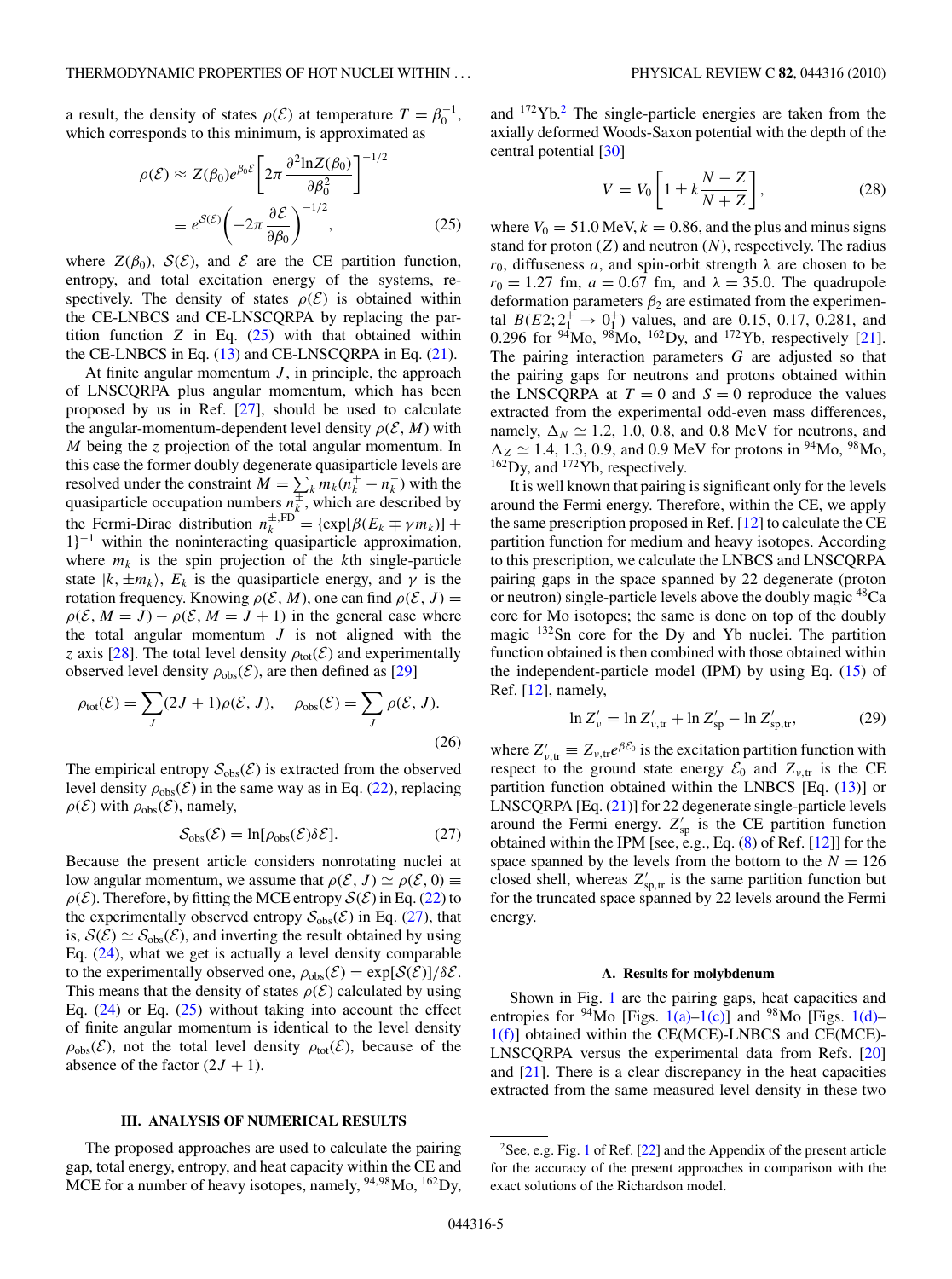<span id="page-5-0"></span>

FIG. 1. (Color online) Pairing gaps  $\Delta$  and heat capacities C obtained within the CE as functions of  $T$  and entropies  $S$  obtained within the MCE as functions of  $E^*$  for <sup>94</sup>Mo (left panels) and <sup>98</sup>Mo (right panels). In (a) and (d), the solid and dash-dotted lines denote the pairing gaps for protons and neutrons, respectively, whereas the thin and thick lines correspond to the CE-LNBCS and CE-LNSCQRPA results, respectively. In (b) and (e), the thin and thick solid lines stand for the CE-LNBCS and CE-LNSCQRPA results, whereas the thin and thick dash-dotted lines depict the experimental results taken from Refs. [\[20\]](#page-8-0) and [\[21\]](#page-8-0), respectively. Shown in (c) and (f) are the MCE entropies obtained within the MCE-LNBCS (squares) and MCE-LNSCQRPA (triangles), and extracted from experimental data (circles with error bars) of Ref. [\[20\]](#page-8-0).

papers [Figs.  $1(b)$  and  $1(e)$ ]. The heat capacity, extracted in Ref. [\[21\]](#page-8-0), clearly shows a pronounced peak at  $T \sim 0.7$  MeV for both  $94$ Mo and  $98$ Mo, whereas the corresponding quantity, extracted in Ref. [\[20\]](#page-8-0), shows no trace of any peak. The source of the discrepancy is the difference in the scale of the excitation energy *E*<sup>∗</sup> that was used for extrapolating the measured level density before evaluating the CE partition function using the Laplace transformation of the level density. In Ref. [\[20\]](#page-8-0), the level density is extrapolated up to  $E^* \sim 40-50$  MeV, whereas in Ref. [\[21\]](#page-8-0) this is done up to  $E^* = 180$  MeV. Given that all the excited states should be included in the partition function, the energy  $E^* \sim 40-50$  MeV used in Ref. [\[20\]](#page-8-0) seems to be too low, which might affect the resulting heat capacity. As Figs.  $1(b)$  and  $1(e)$  show, the heat capacities predicted by the CE-LNSCQRPA are much closer to those obtained in Ref. [\[21\]](#page-8-0). They are also consistent with the FTQMC calculations for other nuclei [\[11,12\]](#page-8-0). It is important to emphasize here that quantal and thermal fluctuations within the CE-LNBCS(LNSCQRPA) indeed smooth out the SN phase transition. As a result, the pairing gaps [Figs.  $1(a)$ ]

and 1(d)] obtained for protons (solid lines) and neutrons (dash-dotted lines) within both the CE-LNBCS (thin lines) and CE-LNSCQRPA (thick lines) do not collapse at the critical temperature  $T = T_c$  of the SN phase transition, as predicted by the GCE-BCS approach, but monotonically decrease with increasing  $T$ . The neutron gap in Fig.  $1(a)$  obtained within the CE-LNSCQRPA for 94Mo (thick dash-dotted lines) is close to the three-point gap (dashed lines) obtained in Ref. [\[21\]](#page-8-0) by simply extrapolating the odd-even mass formula to finite temperature. As has been pointed out in Ref. [\[8\]](#page-8-0), such a naive extrapolation contains the admixture with a contribution from uncorrelated single-particle configurations, which do not contribute to the pairing correlation. Therefore, to avoid obviously wrong results at high *T* , this contribution should be removed from the total energy of the system. Nonetheless, in the low-temperature region  $(T < 1.3 \text{ MeV})$ , as considered here, where the contribution of uncorrelated single-particle configurations is expected to be small, the simple extension of the three-point odd-even mass formula to  $T \neq 0$  can still serve as a useful indicator.

As has been discussed in Ref. [\[22\]](#page-8-0), at low *E*<sup>∗</sup> the genuine thermodynamic observable is the MCE entropy because it is calculated directly from the observable level density by using the Boltzmann definition [\(22\)](#page-3-0). The experimental MCE entropies for  $94,98$ Mo are plotted in Figs. 1(c) and 1(f) along with the predictions by the MCE-LNBCS and MCE-LNSCQRPA. These figures show that the MCE-LNSCQRPA results fit the available experimental data remarkably well. It is worth mentioning that the results obtained within the MCE-LNBCS(LNSCQRPA) are sensitive to the choice of energy interval  $\delta \mathcal{E}$ , which is used to calculate the number of accessible states  $W(\mathcal{E})$  in Eq. [\(22\)](#page-3-0). Figure 2 shows the entropies obtained within the CE-LNSCQRPA for <sup>94</sup>Mo using several values of *δ*E ranging from 0.2 MeV to 1.0 MeV. It is clear from this figure that the MCE entropies increase with  $\delta \mathcal{E}$ . In this respect, we found that the values of  $\delta \mathcal{E} = 1$  MeV for <sup>94</sup>Mo and 0.7 MeV for 98Mo are reasonable to fit the experimental data. The reason for choosing large values of *δ*E for these two nuclei comes



FIG. 2. (Color online) Microcanonical entropy as function of *E*<sup>∗</sup> obtained within the MCE-LNSCQRPA for <sup>94</sup>Mo using various values of energy interval *δ*E.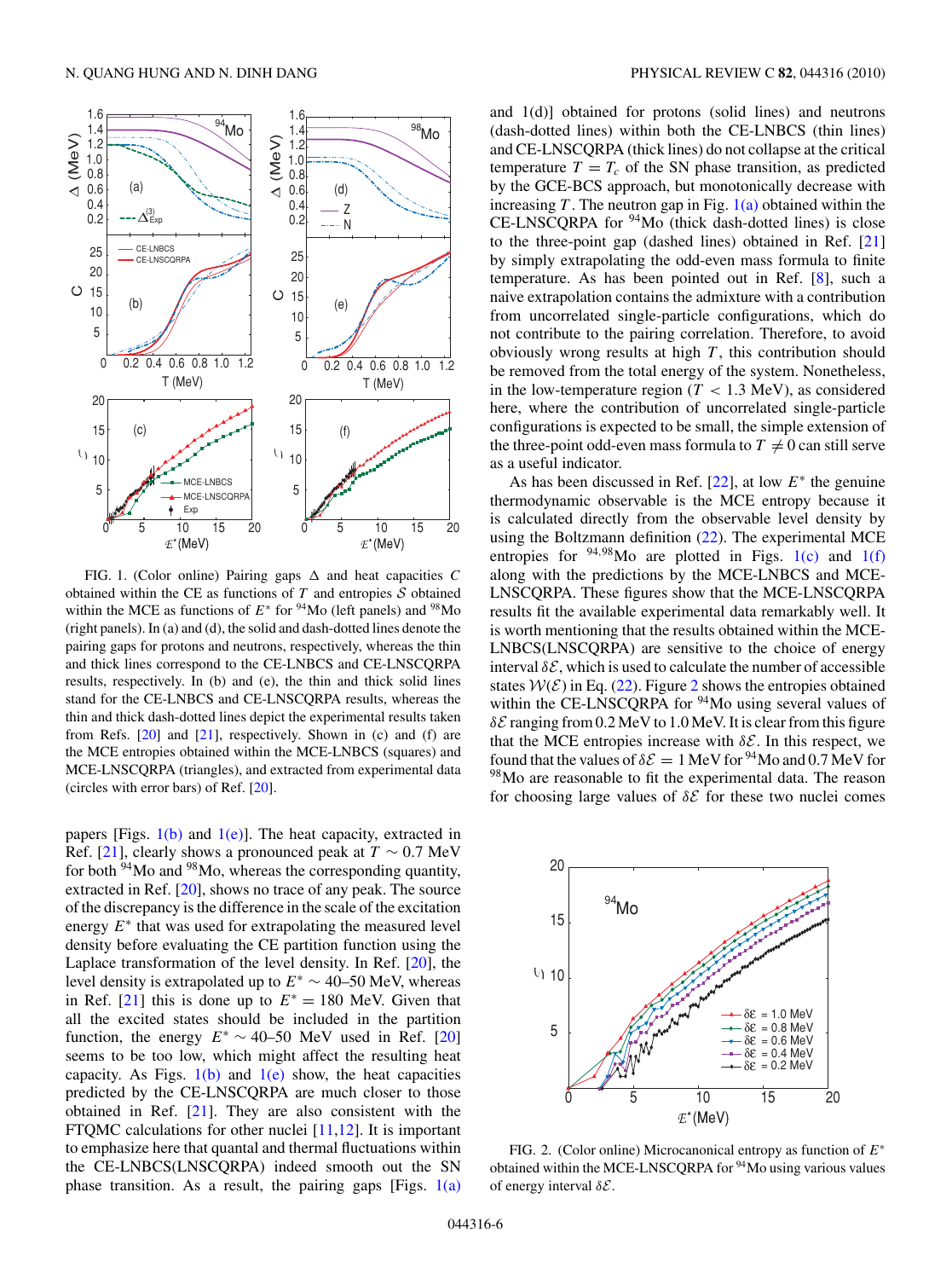from the deficiency of the CE-LNSCQRPA(LNBCS), which includes only low-lying excited states.

## **B. Results for dysprosium and ytterbium**

The results obtained for  $^{162}$ Dy and  $^{172}$ Yb are shown in Fig. 3. Similar to the results for <sup>94</sup>*,*98Mo, the CE heat capacities and MCE entropies obtained within the CE(MCE)- LNSCQRPA for both  ${}^{162}Dy$  and  ${}^{172}Yb$  are in good agreement with the experimental data. The neutron and proton gaps obtained within the CE-LNBCS(LNSCQRPA) do not collapse at  $T = T_c$  but decrease with increasing T and remain finite at high *T* even for the two heavy nuclei considered here. The peak in the experimental heat capacity near  $T = 0.4$  MeV is seen in <sup>172</sup>Yb, whereas it disappears in <sup>162</sup>Dy. This is again because the measured level densities for these two nuclei are extrapolated only up to  $E^* = 40$  MeV instead of 180 MeV as was done in Ref. [\[21\]](#page-8-0) for other nuclei. This is confirmed by the heat capacities obtained within the CE-LNSCQRPA (thick solid lines), which clearly show a peak around  $T = 0.4$  MeV.



FIG. 3. (Color online) (a), (b), (e), and (f): Pairing gaps  $\Delta$ , heat capacities *C* as functions of *T* obtained within the CE; (c), (d), (g), and (h): Entropies  $S$  and temperatures  $T$  as functions of  $E^*$  obtained within the MCE for  $^{162}$ Dy (left panels) and  $^{172}$ Yb (right panels). Notations are the same as those in Fig. [1.](#page-5-0) Experimental data are taken from Ref. [\[19\]](#page-8-0).

In Figs.  $3(d)$  and  $3(h)$ , one can see that the MCE temperatures, extracted from the experimental data (circles with error bars) by using Eq.  $(23)$ , scatter around the experimental (thick dash-dotted lines) or theoretical (thick and thin lines) CE results. The results of calculations with the MCE-LNBCS (squares) and MCE-LNSCQRPA (triangles) by using the same definition [\(23\)](#page-3-0) and  $\delta \mathcal{E} = 0.5$  also describe these values well. The results for MCE entropies in Figs. [1](#page-5-0) and 3 show the importance of the effect beyond the quasiparticle mean field included in the self-consistent coupling to QRPA vibrations. In fact, the MCE-LNSBCS results for the entropy clearly underestimate the experimental values. The discrepancy with the MCE-LNSCQRPA results increases with *E*<sup>∗</sup> to reach about 20% at  $E^* = 20$  MeV.

#### **C. Level density**

The level densities obtained within the CE-LNSCQRPA using Eq.  $(25)$  and MCE-LNSCQRPA using Eq.  $(24)$  are plotted in Fig. 4 as functions of excitation energy *E*<sup>∗</sup> in comparison with the experimental data [\[19,20\]](#page-8-0)  $\rho_{obs}(\mathcal{E}) = \rho_0 \times$  $exp[\mathcal{S}_{obs}(\mathcal{E})]$ . In the latter  $\rho_0$  is a normalization factor, which should be put equal to  $1/\delta \mathcal{E}$  according to Eq. [\(27\)](#page-4-0). However, because of fluctuations in level spacings, which make the entropy sensitive to  $\delta \mathcal{E}$ , the authors of Ref. [\[19,20\]](#page-8-0) chose the values of  $\rho_0$  to obtain entropy  $S_{obs} = 0$  at  $T = 0$ . In this way the value of  $\rho_0$  is set to 1.5 MeV<sup>-1</sup> for <sup>94,98</sup>Mo [\[20\]](#page-8-0) and 3 MeV<sup>-1</sup> for <sup>162</sup>Dy and <sup>172</sup>Yb [\[19\]](#page-8-0). Figure 4 shows that the level densities obtained within the MCE-LNSCQRPA offer the best fit to the experimental data for all nuclei under consideration. The results obtained within the CE-LNSCQRPA are closer to the experimental data for <sup>94,98</sup>Mo at  $E^* \leq 4$  MeV, whereas at higher *E*<sup>∗</sup> the MCE-LNSCQRPA offers a better performance. The S shape in the MCE-LNSCQRPA level density at low *E*<sup>∗</sup> might have come from the fixed value of the energy interval  $\delta \mathcal{E}$ , within which the levels are counted, according to the definition  $(22)$ , whereas the denominator in



FIG. 4. (Color online) Level densities as functions of *E*<sup>∗</sup> obtained within the CE-LNSCQRPA (solid line) and MCE-LNSCQRPA (triangles) versus the experimental data (circles with error bars) for <sup>94</sup>Mo (a), <sup>98</sup>Mo (b), <sup>162</sup>Dy (c), and <sup>172</sup>Yb (d).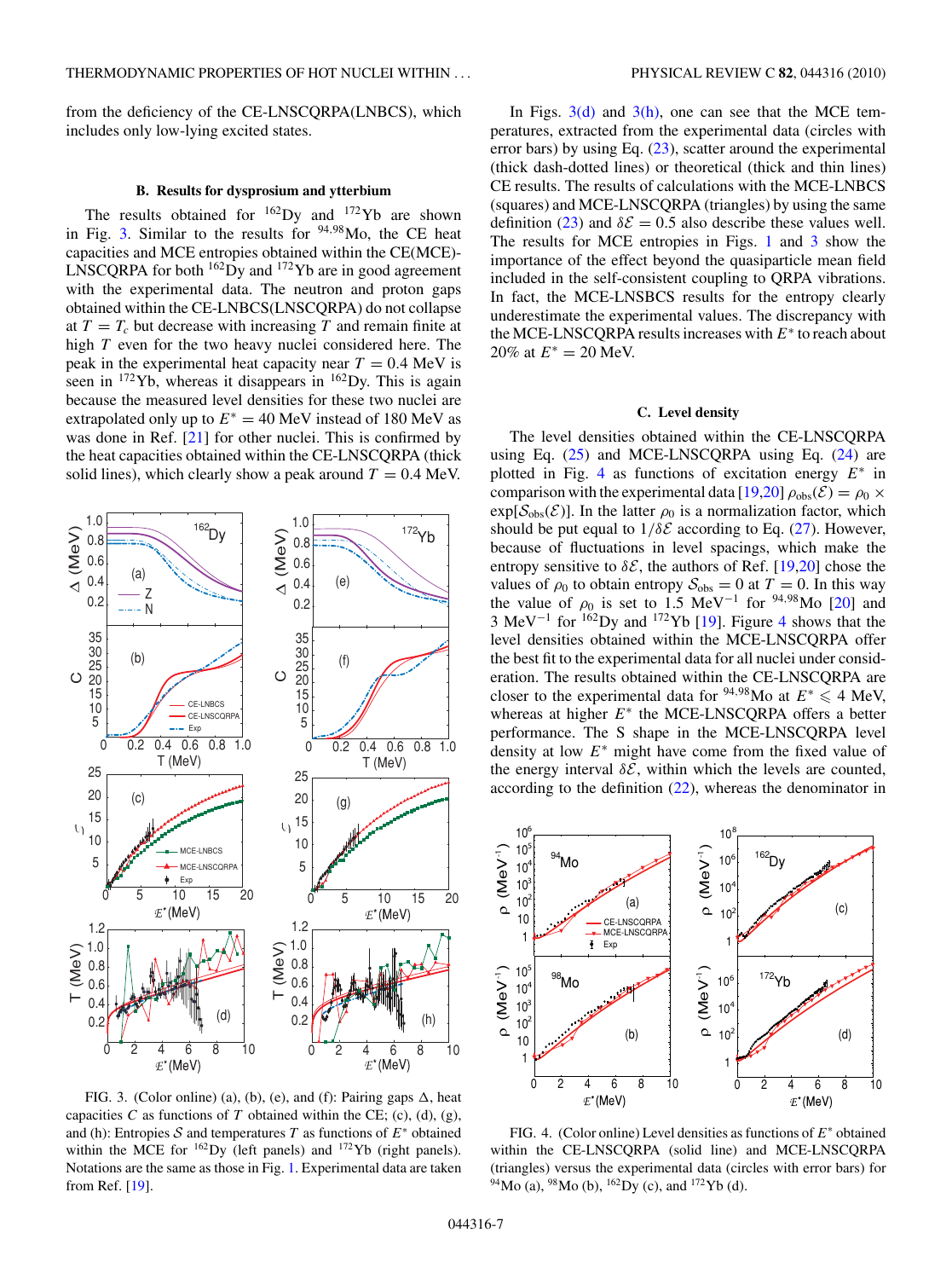

FIG. 5. (Color online) MCE entropies and level densities as functions of  $E^*$  obtained within the MCE-LNBCS (squares) and MCE-LNSCQRPA (triangles) versus the exact results for the Richardson model (circles) with  $N = \Omega = 14$  and  $G = 1$  MeV. Results obtained by using the energy bin  $\delta \mathcal{E} = 1$  MeV are shown in (a) and (b), whereas those obtained by using  $\delta \mathcal{E} = 5$  MeV are shown in (c) and (d). Lines connecting the squares and triangles are drawn to guide the eye.

the definition of the CE level density [at the right-hand side of Eq. [\(25\)](#page-4-0)] depends on  $E^*$ . A larger value of  $\delta \mathcal{E}$  at  $E^* \leq$ 4 MeV would eventually increase the MCE-LNSCQRPA level density, improving the agreement with the observed level density in this region, but there is no physical justification for doing this. The discrepancy between the CE-LNSCQRPA and experimental results seems to be larger and increases with  $E^*$  for <sup>162</sup>Dy and <sup>172</sup>Yb. This might be caused by the absence of the contribution of higher multipolarities such as dipole, quadrupole, etc., which are not included in the present study and may be important for rare-earth nuclei. The use of SCQRPA plus angular momentum [\[27\]](#page-8-0), discussed previously, may also improve the agreement.

## **IV. CONCLUSIONS**

The present article applies the canonical and microcanonical ensembles of the LNBCS and LNSCQRPA, derived in Ref. [\[22\]](#page-8-0), to describe the thermodynamic properties as well as level densities of several nuclei, namely, <sup>94</sup>*,*98Mo, 162Dy, and 172Yb. The results obtained show that the CE(MCE)- LNSCQRPA describe quite well the recent experimental level densities and the thermodynamic quantities extracted for these nuclei by the Oslo group [\[18–21\]](#page-8-0). They confirm that the SN phase transition is smoothed out in nuclear systems because of the effects of quantal and thermal fluctuations, leading to a nonvanishing pairing gap at finite temperature even in heavy nuclei [\[3–8\]](#page-8-0). The discrepancy between the heat capacities obtained within the two different experimental works, which extrapolate the same experimental level density to different excitation energies, is also discussed. The heat capacities obtained within the CE-LNBCS(LNSCQRPA) for all nuclei

show a pronounced peak at  $T \sim T_c$ , whereas the results extracted from the same experimental data by Refs. [\[20\]](#page-8-0) and [\[21\]](#page-8-0) show different behaviors. The better agreement between the predictions of our approaches as well as those of the FTQTMC and the results of Ref. [\[21\]](#page-8-0) gives a strong indication of the fact that, to construct an adequate partition function for a good description of thermodynamic quantities, the measured level density should be extended up to very high excitation energy  $E^* \sim 180$  MeV or 200 MeV. The small differences between the CE(MCE)-LNBCS(LNSCQRPA) results and the experimental data might be caused by the absence of the contribution of higher multipolarities such as dipole, quadrupole, etc., which are not included in the present study. In order to tackle this issue, the LNSCQRPA plus angular momentum [\[27\]](#page-8-0) should be used and extended to included also the multipole residual interactions higher than the monopole pairing force. This task remains one of the subjects of our study in the future.

### **ACKNOWLEDGMENTS**

The numerical calculations were carried out using the FORTRAN IMSL Library by Visual Numerics on the RIKEN Integrated Cluster of Clusters (RICC) system. A part of this work was carried out during the stay of N.Q.H. in RIKEN under support by a postdoctoral grant from the Nishina Memorial Foundation and by the Theoretical Nuclear Physics Laboratory of the RIKEN Nishina Center.

### **APPENDIX: MCE RESULTS WITHIN THE RICHARDSON MODEL**

The CE-LNBCS and CE-LNSCQRPA have been tested within the Richardson model in Ref. [\[22\]](#page-8-0) and the results obtained are found in very good agreement with the exact solutions whenever the latter are available. In order to have more convincing evidence of the accuracy of present approaches, we show in Fig. 5 the MCE entropies and level densities obtained within the MCE-LNBCS and MCE-LNSCQRPA versus the exact ones for the Richardson model with  $N = \Omega = 14$  and  $G = 1$  MeV. Two different values of energy interval  $\delta \mathcal{E}$ , namely,  $\delta \mathcal{E} = 1$  MeV (left panels) and  $\delta \mathcal{E} = 5$  MeV (right panels), are used in calculations. This figure shows that the MCE-LNSCQRPA always offers the best fit to the exact results, whereas the MCE-LNBCS results underestimate the exact ones. The decreasing of the entropy as well as level density for the case with a small value of  $\delta \mathcal{E} = 1$  MeV shown in Figs.  $5(a)$  and  $5(b)$  is due to the small configuration space with  $N = \Omega = 14$  in the present case. This feature is ultimately related to the problem of using thermodynamics in very small systems with discrete energy levels, where the temperature may decrease with increasing excitation energy  $\mathcal{E}^*$  (see Fig. [2](#page-5-0) of Ref. [\[8\]](#page-8-0)). This shortcoming can be effectively overcome by using a larger  $\delta \mathcal{E} = 5$  MeV. As a result, the entropy and level density increase with increasing  $\mathcal{E}^*$ , as shown in the right panels of Fig. 5, although there is no physical justification for using such a large value of *δ*E.